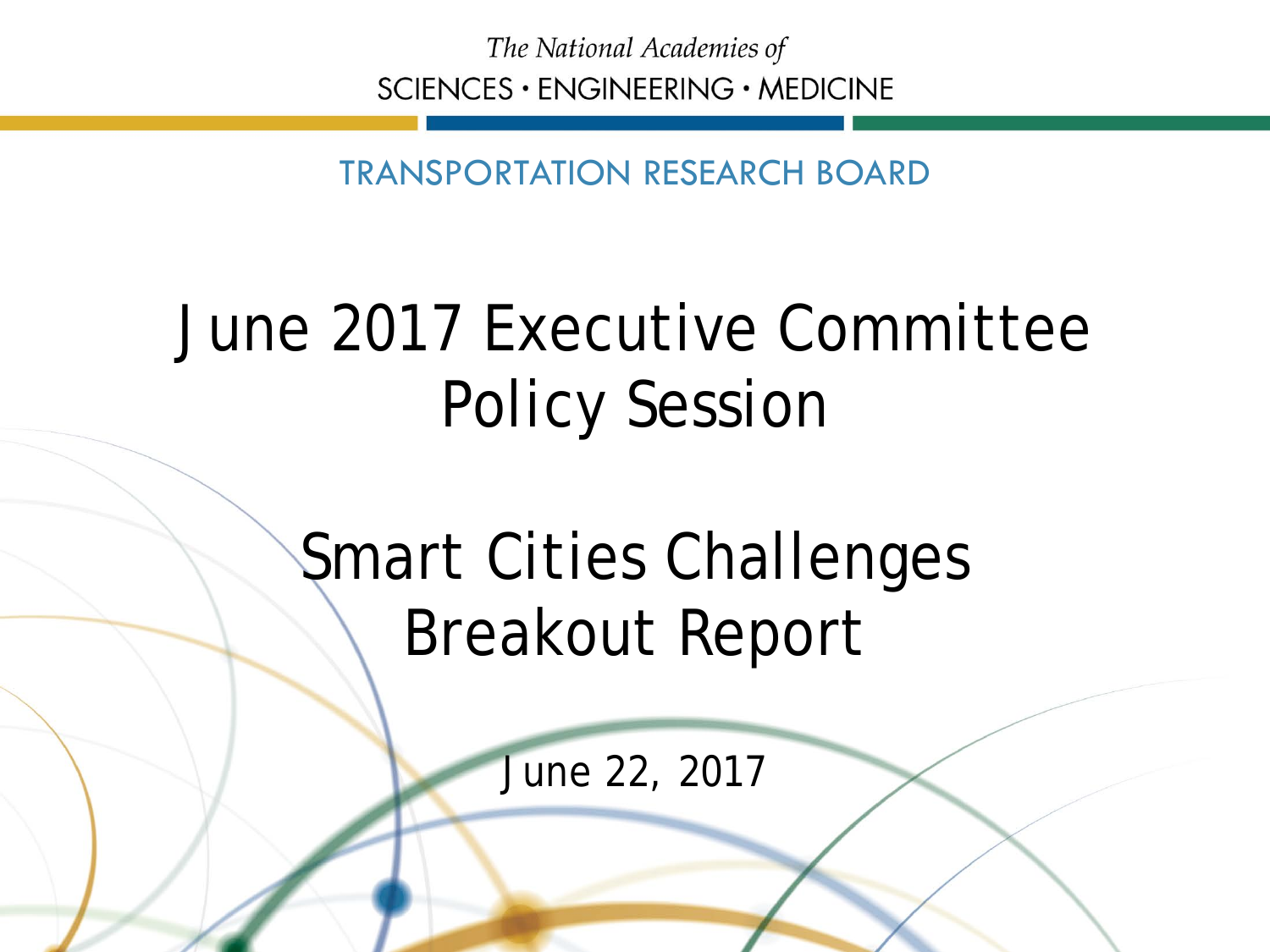# Key Themes

- Elements of a smart city
	- User-centric
	- Multiple sources of data/information flows
	- "Smart" layer/grid analysis and on-time delivery of information
	- Built-in controls (regulation, security)
- Policy objectives
	- Development of new business models to share information across sectors and levels of government
	- Demonstrated VALUE to all stakeholders
	- Political context



The National Academies of  $SCIENCES · ENGINEERING · MEDICINE$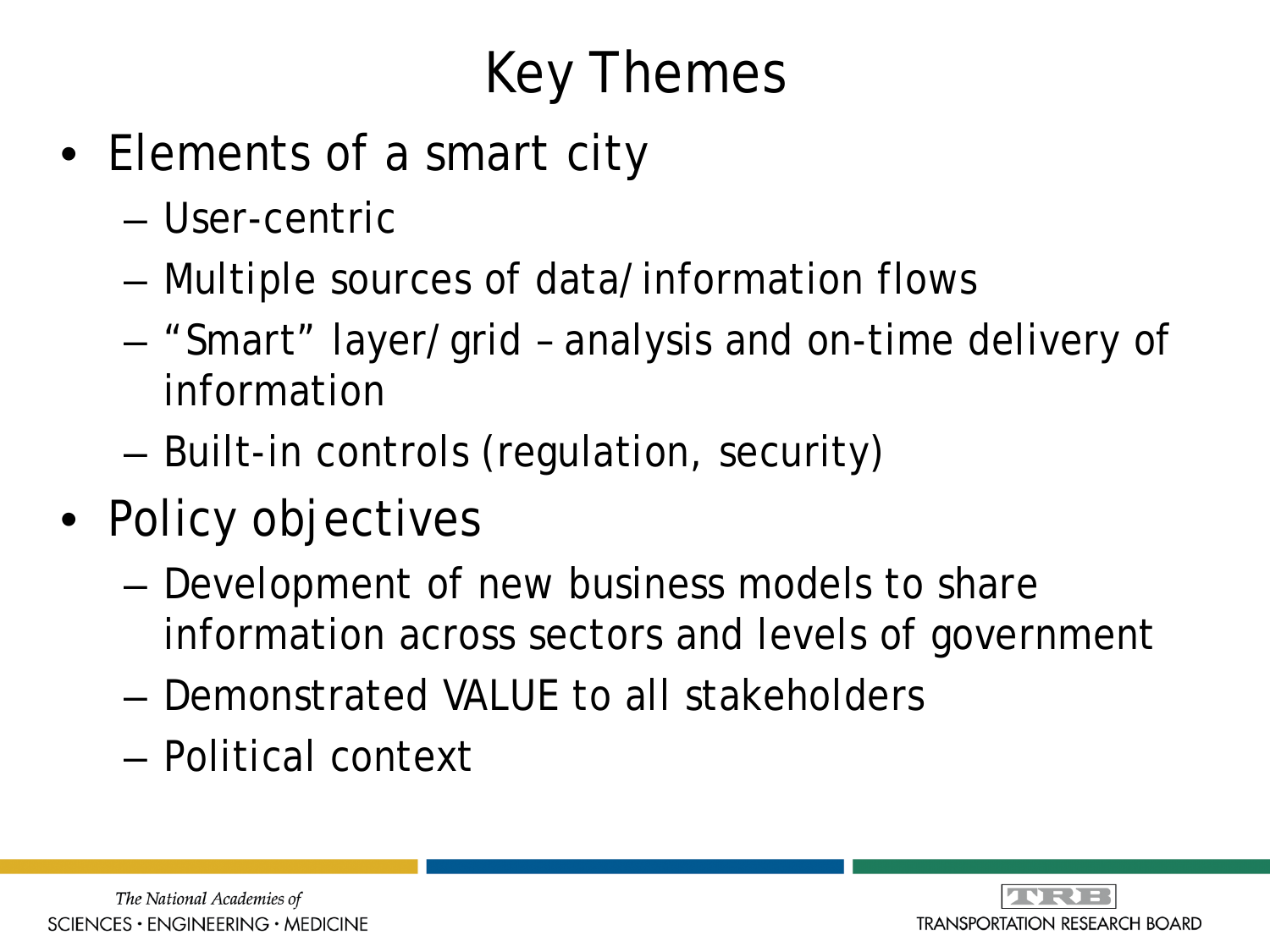# Key Themes

- Transportation objectives
	- Opportunity to implement ubiquitous user-centric solutions (for traveler and owner/operator)
	- Opportunity to leverage resources across government agencies and private sector
	- Requires integration of all service providers

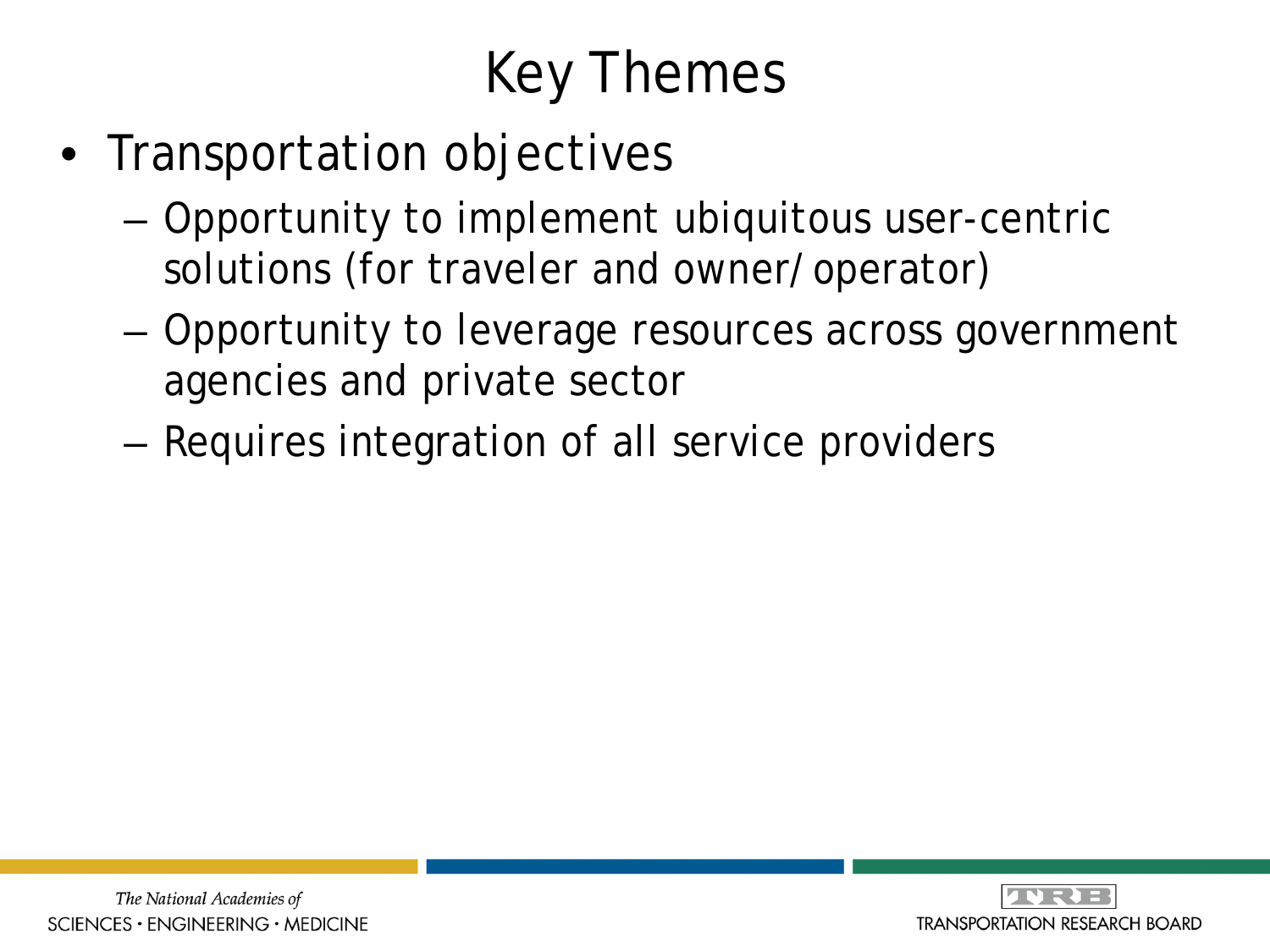#### Potential Actions

- Information and guidance
	- TRB, as neutral convening authority, can serve as curator of knowledge and best practices from across the globe
	- Forum for exchange of ideas (policy, value, scaling)



The National Academies of  $SCIENCES · ENGINEERING · MEDICINE$